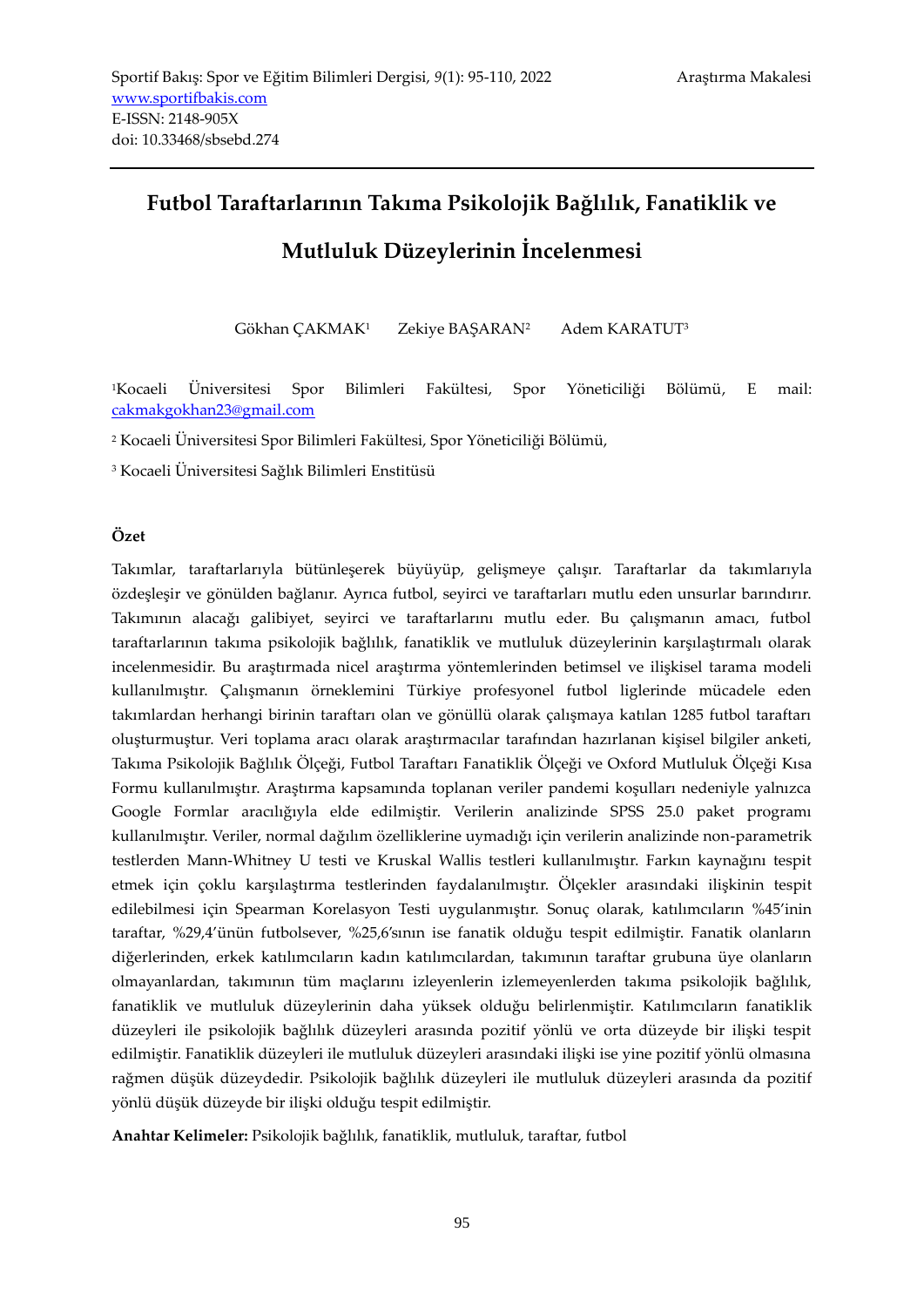# **Examination of Football Fans' Levels of Psychological Commitment to**

**The Team, Fanaticism and Happiness**

# **Abstract**

Teams try to grow and develop by integrating with their fans. Fans also identify with their teams and are deeply attached to them. In addition, football contains elements that make the spectators and fans happy. The victory of his team will make the spectators and fans happy. The aim of this study is to comparatively examine the psychological commitment to the team, fanaticity and happiness levels of football fans. In this study, descriptive and relational survey model, which is one of the quantitative research methods, was used. The sample of the study consisted of 1285 football fans who were fans of any of the teams competing in the Turkish professional football leagues and participated in the study voluntarily. Personal information questionnaire prepared by the researchers, Team Psychological Commitment Scale, Fanaticism Scale for Football Fans and Oxford Happiness Scale Short Form were used as data collection tools. The data collected within the scope of the research was obtained only through Google Forms due to the pandemic conditions. SPSS 25.0 package program was used in the analysis of the data. Since the data did not comply with the normal distribution characteristics, the Mann-Whitney U test and Kruskal Wallis tests, which are non-parametric tests, were used in the analysis of the data. Multiple comparison tests were used to determine the source of the difference. Spearman Correlation Test was applied to determine the relationship between the scales. As a result, it was determined that 45% of the participants were fans, 29.4% were football fans, and 25.6% were fanatics. It has been determined that those who are fanatics have higher levels of psychological commitment to the team, fanaticity and happiness than those who are male participants than female participants, those who are not members of the support group of their team, those who watch all the matches of their team and those who do not watch. A positive and moderate relationship was found between the levels of fanaticity and psychological commitment levels of the participants. Although the relationship between fanaticity and happiness levels is positive, it is at a low level. It has been determined that there is a low level of positive relationship between psychological commitment levels and happiness levels.

**Keywords:** Psychological commitment, fanaticism, happiness, fan, football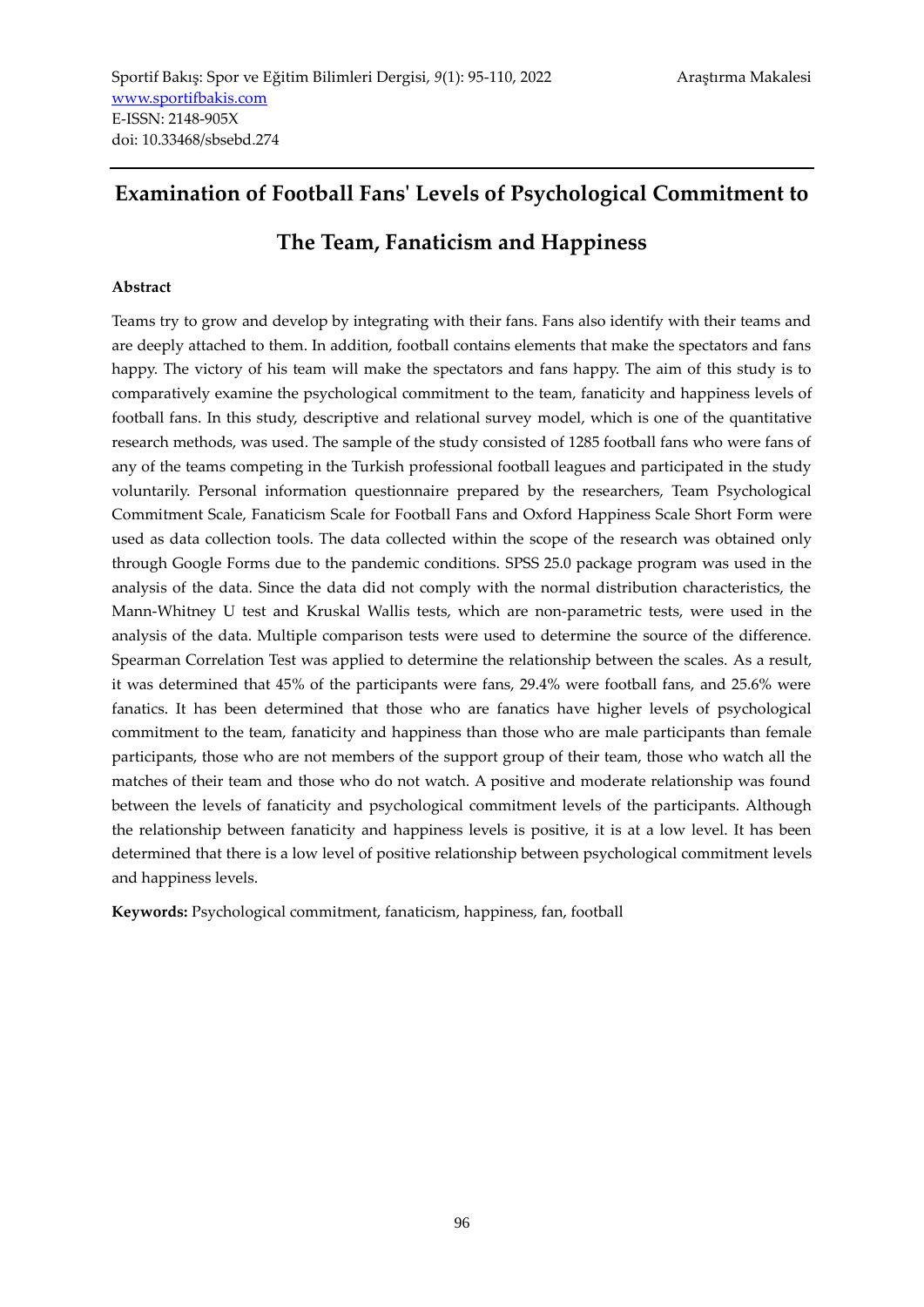## **SUMMARY**

**Introduction:** Looking at the history of football fan, it is seen that it has become widespread in parallel with the popularization of modern football. As the colors, emblems and jerseys of the teams began to emerge, the fans began to take on the colors of their teams. This situation becomes even more evident in stadiums with thousands of seats, which allow large crowds to watch matches together. On match days, the stands are home to thousands of people who wear the colors of the team and sing marches in unison. While football is considered to be the most exciting game and an integral part of life for some, it has different meanings beyond being a game and a hobby for others (Bilir & Sangün, 2014). In addition to being a spectator, concepts such as fanaticism, and hooliganizm, which express a more passionate devotion, came. While spectators are defined as "persons or groups who watch the sporting event, not organized beforehand, see and react to the event" (Dinç & Demircan, 2016), fans are defined as "who are connected to the team, follow him or his athletes, have positive feelings for them, is the person who supports them" (Arslanoğlu, 2005). A fanatic is "a person who is extremely devoted to the team he supports, does not put dust on his team, seeks the blame on someone else, in short, his world revolves around his team" (Tokalak, 2015). Galeano (2014) defined the fanatics as "people who watch the game but do not see the game, who have trouble with the stands". Hooligans, on the other hand, are people or people who are members of a spontaneously formed group, usually at a young age, exhibit illegal attitudes inside and outside the stadium, and go to the match only to fight and to register their courage (Demir and Talimciler, 2015). Supporting is basically a ritual performed with the participation of people who set their heart on the team (Koçer, 2012). The fans support their team under all conditions, even though they are seen as potential consumers by football clubs without expecting any financial reward. Therefore, it can be said that advocacy is one of the important areas that a person attaches importance to and even uses to define his identity (Demir & Talimciler, 2015). **Aim:** Considering that the financial and moral supporters of the teams are the audience, especially the team fans, their psychological commitment to their teams, their fanaticity and their level of happiness come to the fore. The purpose of this research is to comparatively examine the psychological commitment, fanaticity and happiness levels of football fans to their teams. **Method:** In this study, descriptive and relational survey model, which is one of the quantitative research methods, was used. This research was approved by Kocaeli University Social and Human Sciences Ethics Committee (Date/number: 01.02.2021/E.12608). The universe of the study consists of the supporters of 145 teams competing in the Turkish professional football leagues. The sample of the study consisted of 1285 football fans who were fans of any of the teams competing in the Turkish professional football leagues and participated in the study voluntarily. Personal information questionnaire prepared by the researchers, Team Psychological Commitment Scale, Fanaticism Scale for Football Fans and Oxford Happiness Scale Short Form were used as data collection tools. The data collected within the scope of the research was obtained only through Google Forms due to the pandemic conditions. SPSS 25.0 package program was used in the analysis of the data. Since the data did not comply with the normal distribution characteristics, the Mann-Whitney U test and Kruskal Wallis tests, which are non-parametric tests, were used in the analysis of the data. Multiple comparison tests were used to determine the source of the difference. Spearman Correlation Test was applied to determine the relationship between the scales. **Findings and Results:** Most of the participants were male (84%), in the age group of 26-33 (39.8%), undergraduate or graduate degree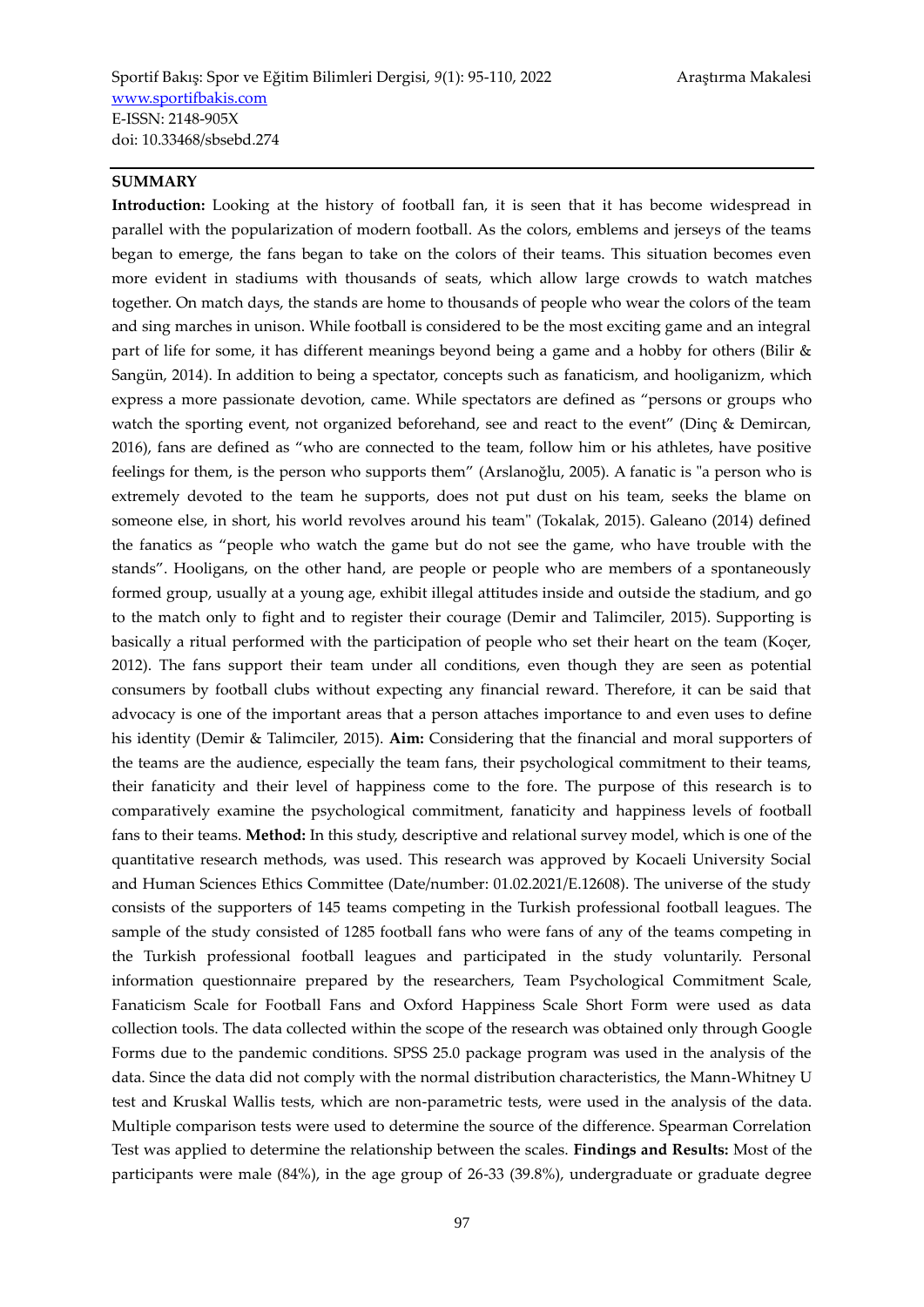(62.1%), they were not members of the supporter group of their team (82.2%), the whole team It was seen that he watched the matches (47.8%). In addition, it was determined that 45% of the participants were fans, 29.4% were football fans, and 25.6% were fanatics. It was determined that the psychological commitment levels of the fans were high (81.32±13.71), their fanaticity levels were below the average  $(26.53±8.24)$ , and their happiness levels were above the average  $(22.00±4.15)$ . It has been determined that those who are fanatics have higher levels of psychological commitment to the team, fanaticity and happiness than others, male participants than female participants, those who are not members of their team's fan group, those who watch all the matches of their team and those who do not watch. A positive and moderate relationship was determined between the levels of fanaticity and psychological commitment levels of the participants. Although the relationship between fanaticity and happiness levels is positive, it is at a low level. It has been determined that there is a low level of positive relationship between psychological commitment levels and happiness levels.

# **1. GİRİŞ**

Futbol taraftarlığının tarihçesine bakıldığında modern futbolun popülerleşmesine paralel olarak yaygınlaştığı görülmektedir. Takımların kendilerine ait renkleri, amblemleri ve formaları oluşmaya başlayınca, taraftarlar da takımlarına ait renklere bürünmeye başlamışlardır. Özellikle büyük kalabalıkların bir arada maç izlemesine olanak sağlayan binlerce kişilik stadyumlarda bu durum daha da belirginleşmektedir. Maç günlerinde tribünler takımının renklerine bürünen, hep bir ağızdan marşlar söyleyen binlerce insana ev sahipliği yapmaktadır (Ankaralıgil ve Kartal, 2013; Gündüz ve Kayhan, 2017).

Futbol, bazı insanlar tarafından hayatın ayrılmaz bir parçası olarak kabul edilmekteyken bazı insanlar tarafından ise oyun ve hobi olmanın ötesinde farklı anlamlar taşımaktadır (Bilir ve Sangün, 2014). Bu nedenle seyirci kavramının yanı sıra daha tutkulu bir bağlılığı ifade eden taraftarlık, fanatiktik, holiganlık gibi kavramları da incelemek gerekir. Seyirci, "*spor olayını izleyen, önceden organize edilmemiş, gerçekleşen olayı görüp tepki veren kişi ya da gruplar*" şeklinde tanımlanırken (Dinç ve Demircan, 2016), taraftar "*takımına bağlı olan, onu ya da sporcularını takip eden, onlara olumlu duygular besleyen, onları destekleyen kişidir*" (Arslanoğlu, 2005). Fanatik ise, "*tuttuğu takıma aşırı derecede bağlılık duyan, takımına toz kondurmayan, suçu başkasında arayan, kısacası dünyası kendi tuttuğu takımın etrafında dönen kişidir*" (Tokalak, 2015). Galeano (2014) fanatikleri "*maçı seyreden ama oyunu görmeyen, derdi tribünler olan kişiler*" olarak tanımlamıştır. Holigan ise "*genellikle genç yaşta, kendiliğinden oluşmuş bir grubun üyesi olan, stat içinde ve dışında kural dışı tutumlar sergileyen, maça sadece dövüşmeye, cesaretini tescil etmeye giden kişi ya da kişilerdir*" (Demir ve Talimciler, 2015).

Taraftarlık, esasen takımına destek olan kişilerin katılımı ile hayat bulan bir ritüeldir (Koçer, 2012). Taraftarlık ritüelini Akşar ve Merih (2008) "*Yağmurda, çamurda beraber yürür takımıyla kol kola. Bir cefakâr, bir vefakardır. Zengini fakiri fark etmez. Sınıf farkı ve sosyal statü farkı gözetmez. Aynı tepkiyi, aynı etkiyi birlikte yaşar. Beraber hüzünlenir, beraber sevinir. Tutkuyla takımına yoldaşlık yapar*" şeklinde açıklamıştır. Taraftar hiçbir maddi karşılık beklemeden, üstelik futbol kulüpleri tarafından potansiyel tüketici olarak görünmesine rağmen takımını her koşulda destekler. Dolayısıyla taraftarlığın kişinin hayatında önem verdiği hatta kimliğini tanımlamada kullandığı önemli alanlardan biri (Demir ve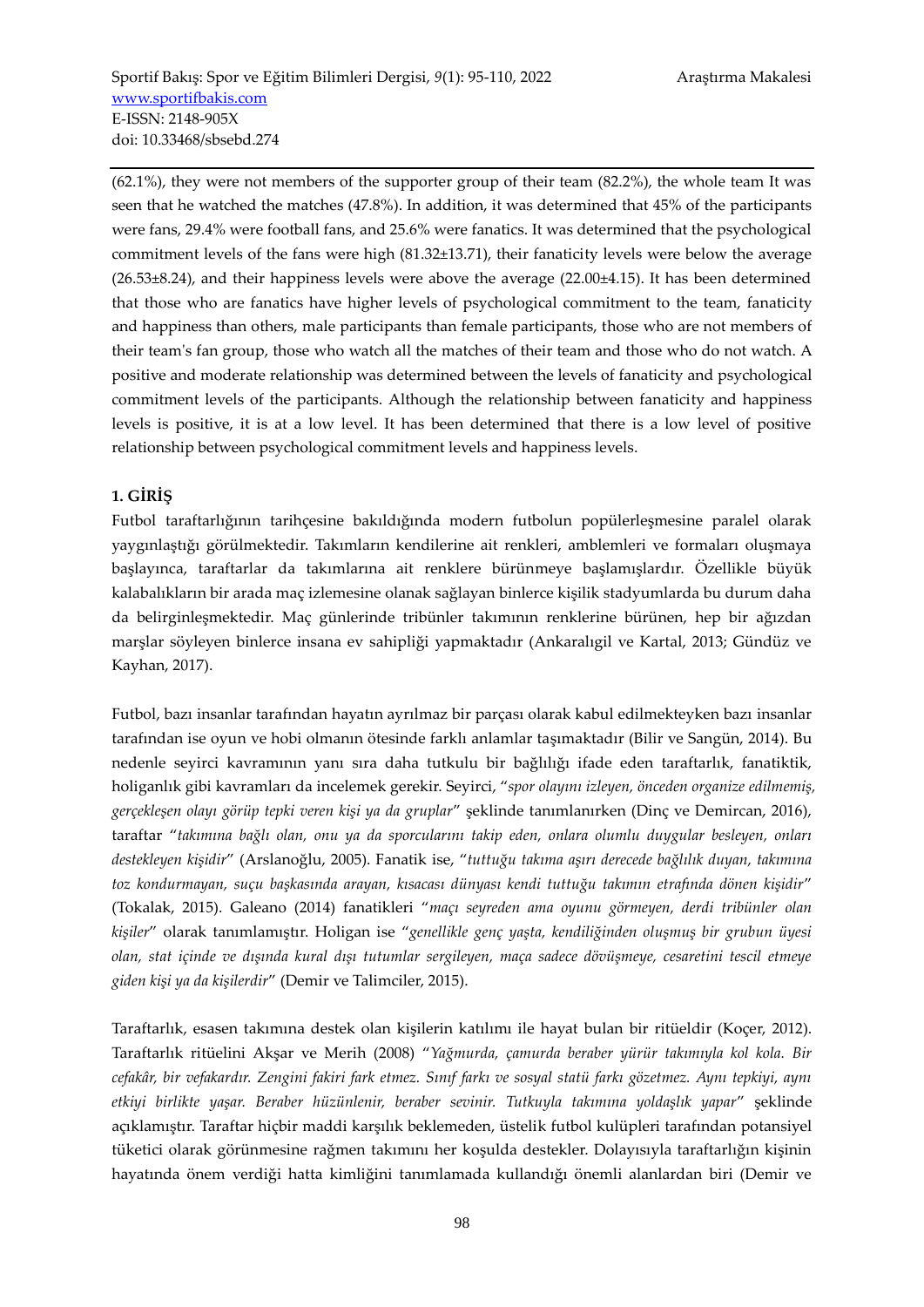Talimciler, 2015) olduğu söylenebilir.

Yapılan taraftar tanımlamalarından, taraftarların takımlarına yüksek psikolojik bağlılık duyan kişiler olduğu söylenebilir. Taraftar psikolojik bağlılığı "*taraftarların bir spor organizasyonu ile olan kişisel bağlılık ve duygusal katılımı*" şeklinde tanımlanmıştır (Sutton ve ark., 1997; Üstün ve Oguz, 2020). Bu bağlılık, kişilerin futbol müsabakalarına katılımı, kulüplerini her ortamda desteklemeleri ve kulüp ürünleri satın alma gibi unsurları kapsamaktadır. Taraftarlar takımlarıyla özdeşleşmekte ve başarılarıyla mutlu olmaktadır.

Mutluluğun; keyif almak, eğlenmek, iyi ilişkiler kurabilmek, yaşam memnuniyeti ve alınan haz olduğu düşünüldüğünde futbolun seyirci ve taraftarları mutlu eden unsurlar barındırdığı söylenebilir. İzlenilen maçın seyir zevkinin yüksek olması, seyredende olumlu duygular uyandırır. Bazen bir futbol maçını yerinde izlemek, taraftarı olunan takıma ait bir ürün, bazen de bir imzalı forma almak ya da beklenen bir futbolcu transferi haberini duymak taraftarı mutlu eder. Asıl mutluluk kaynağı ise hiç şüphesiz ki takımının alacağı galibiyetlerdir. Takımların maddi ve manevi destekleyicilerinin seyircileri özellikle de takım taraftarları olduğu düşünüldüğünde onların takımlarına olan psikolojik bağlılıkları, fanatiklik durumları ve mutluluk düzeyleri ön plana çıkar. Bu çalışmanın amacı, futbol taraftarlarının takıma psikolojik bağlılık, fanatiklik ve mutluluk düzeylerinin karşılaştırmalı olarak incelenmesidir.

## **2. MATERYAL METOT**

Bu araştırma betimsel ve ilişkisel tarama modeli kullanılarak tasarlanan nicel bir araştırmadır. Araştırma öncesinde Kocaeli Üniversitesi Sosyal ve Beşerî Bilimler Etik Kurulu'na başvurulmuş ve gerekli izinler alınmıştır (Tarih/sayı: 01.02.2021/E.12608).

# *2.1 Evren ve Örneklem*

Çalışmanın evrenini Türkiye profesyonel futbol liglerinde mücadele eden 145 takımın taraftarları oluşturmaktadır. Çalışmanın örneklem grubunu ise bu taraftarlardan gönüllü olarak araştırmamıza destek veren kişiler oluşturmuştur. Bu doğrultuda kolayda örneklem metoduyla toplam 1285 taraftara ulaşılmıştır. Katılımcıların demografik bilgileri Tablo 1'de görülebilir.

| ◡                      | ◡                           |             |           |
|------------------------|-----------------------------|-------------|-----------|
| Demografik Değişkenler | Alt Gruplar                 | Frekans (f) | Yüzde (%) |
|                        | Kadın                       | 205         | 16,0      |
| Cinsiyet               | Erkek                       | 1080        | 84,0      |
|                        | 25 yaş ve altı              | 273         | 21,2      |
|                        | 26-33 yaş                   | 512         | 39,8      |
| Yaş                    | 34-41 yaş                   | 306         | 23,8      |
|                        | 42 yaş ve üzeri             | 194         | 15,1      |
|                        | Lise ve altı mezunu         | 221         | 17,2      |
| Eğitim Durumu          | Onlisans veya lisans mezunu | 798         | 62,1      |
|                        | Lisansüstü mezunu           | 266         | 20,7      |

|  | Tablo 1. Katılımcıların demografik bilgileri |  |  |  |  |  |
|--|----------------------------------------------|--|--|--|--|--|
|--|----------------------------------------------|--|--|--|--|--|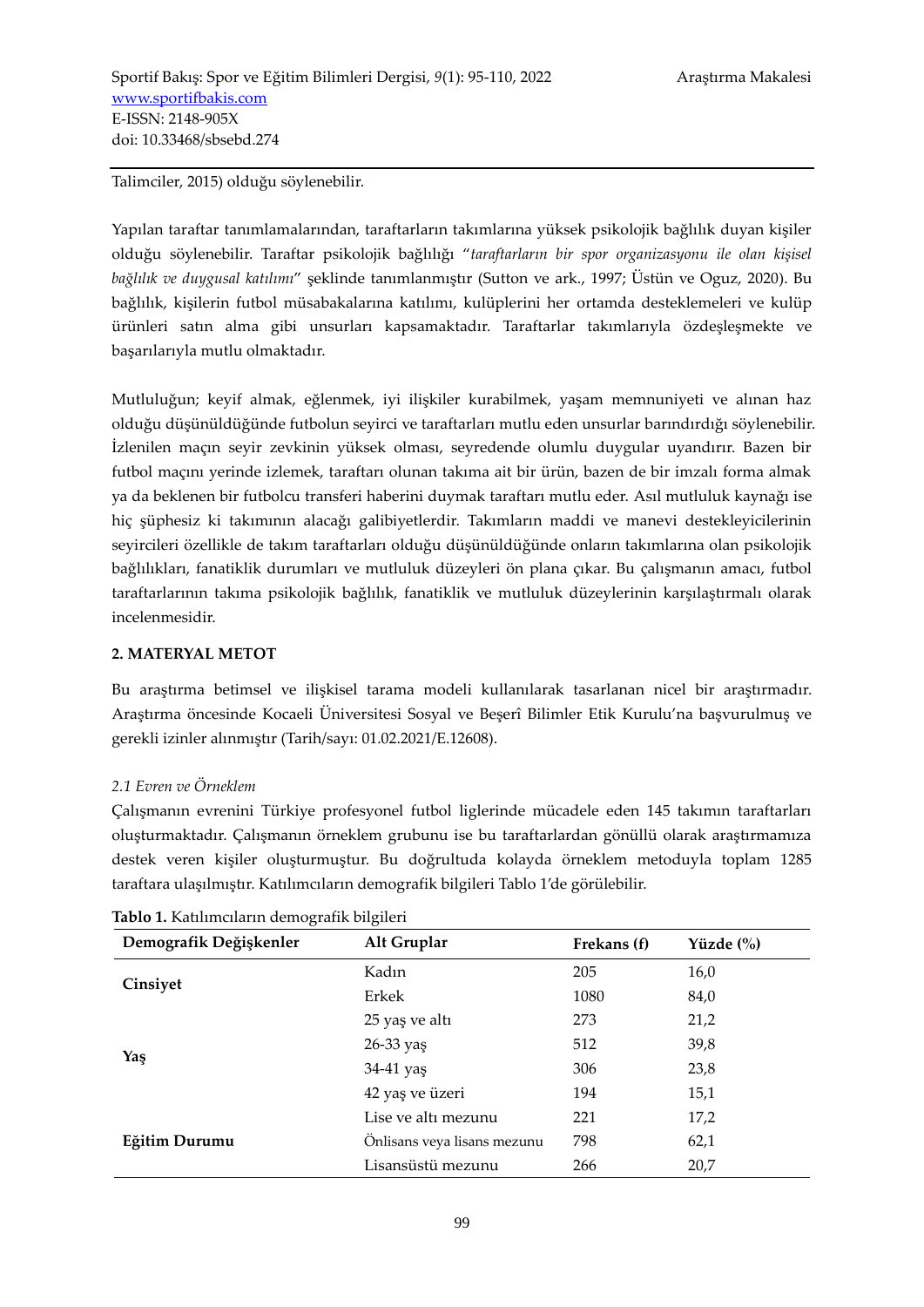| Takımının Taraftar   |                     | Grubuna       | Evet                  | 229  | 17,8 |
|----------------------|---------------------|---------------|-----------------------|------|------|
| Üyelik               |                     |               | Havir                 | 1056 | 82,2 |
| Takımının<br>Sıklığı |                     |               | Firsat bulunan maçlar | 491  | 38,2 |
|                      | Maçlarını<br>Izleme | Önemli maçlar | 180                   | 14,0 |      |
|                      |                     | Tüm maçlar    | 614                   | 47.8 |      |

Tablo 1 incelendiğine katılımcıların çoğunun erkek (%84), 26-33 yaş grubunda (%39,8), önlisans veya lisans mezunu (%62,1) olduğu, taraftar grubuna üye olmadıkları (%82,2), takımının tüm maçlarını izlediği (%47,8) görülmüştür.

# *2.2 Verilerin Elde Edilmesi*

Verilerin elde edilmesinde araştırmacıların hazırladığı kişisel bilgiler anketinin yanı sıra Mahony, Madrigal ve Howard (2000) tarafından geliştirilmiş olan ve Eskiler, Sarı ve Soyer (2011) tarafından Türkçe uyarlaması yapılan Takıma Psikolojik Bağlılık Ölçeği; Taşmektepligil, Çankaya ve Tunç (2015) tarafından geliştirilmiş olan Futbol Taraftarı Fanatiklik Ölçeği; Hills ve Argyle (2002) tarafından geliştirilmiş olan ve Doğan ve Akıncı Çötok (2011) tarafından Türkçe uyarlaması yapılan Oxford Mutluluk Ölçeği Kısa Formu kullanılmıştır.

## *2.2.1. Takıma Psikolojik Bağlılık Ölçeği*

Toplam 14 soru, 3 alt boyuttan oluşur. 7'li likert şeklindedir. Ölçekten alınabilecek puanlar 14 ile 98 arasında değişir. Ölçeğin aritmetik ortalaması 56'dır. Ölçeğin genelinden alınan yüksek puanlar takıma yüksek bağlılık düzeyini ifade etmektedir. Bu çalışmada ölçeğe ait Cronbach's Alpha katsayısı .829 olarak bulunmuştur.

# *2.2.2. Futbol Taraftarı Fanatiklik Ölçeği*

Toplam 13 soru 2 alt boyuttan oluşur. 4'lü likert şeklindedir. Ölçekten alınabilecek minimum puanlar 13 ile 52 arasında değişir. Ölçeğin aritmetik ortalaması 32'dir. Ölçeğin genelinden alınan puanlara göre kişiler futbolsever, takım taraftarı ya da fanatik olarak tanımlanmaktadır. Bu çalışmada ölçeğe ait Cronbach's Alpha katsayısı .875 olarak bulunmuştur.

#### *2.2.3.Oxford Mutluluk Ölçeği Kısa Formu*

Toplam 7 sorudan oluşur ve 5'li likert şeklindedir. Ölçekten alınabilecek puanlar 7 ile 35 arasında değişir. Bu ölçeğin aritmetik ortalaması ise 21'dir. Ölçekten yüksek puan almak kişinin mutluluk seviyesinin yüksek olduğu anlamına gelir. Bu çalışmada ölçeğe ait Cronbach's Alpha katsayısı .602 olarak bulunmuştur. Cronbach's Alpha katsayısının "0.80-1.00" arasında olması ölçüm aracının yüksek güvenirliğe sahip olduğunu, "0.60-0.79" arasında olması ise ölçüm aracının oldukça güvenilir olduğunu göstermektedir (Alpar, 2018).

Araştırma kapsamında elde edilen veriler, pandemi koşulları nedeniyle sadece Google Formlar üzerinden toplanmıştır. Google Formlar üzerinden oluşturulan ankete erişim adresi futbol taraftarlarının oluşturduğu sosyal medya hesaplarında paylaşılmıştır. Bu şekilde katılımcıların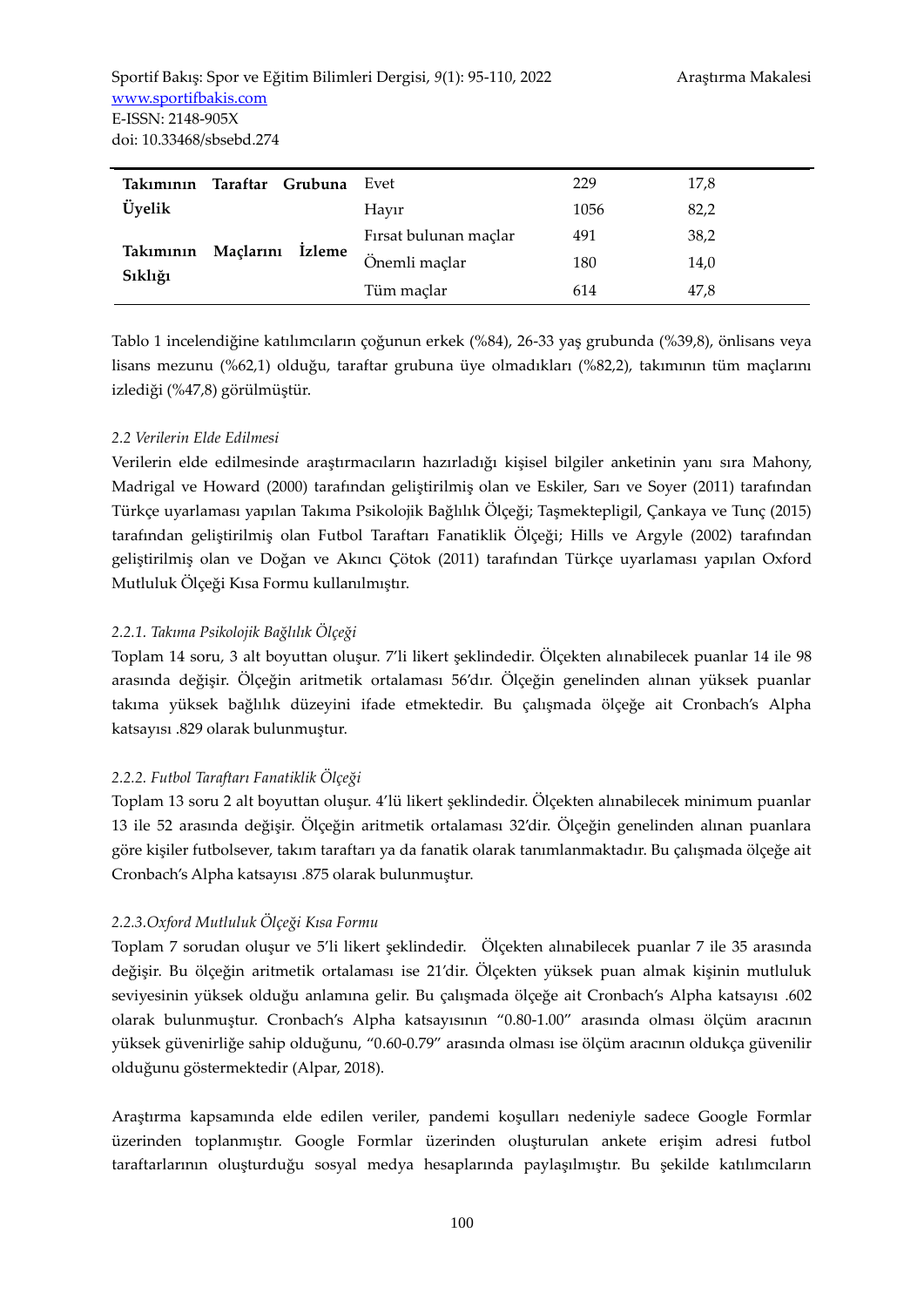gönüllülük esasına göre araştırmaya katılmaları sağlanmıştır. IP kısıtlaması getirilerek aynı kişinin birden fazla cevap göndermesinin önüne geçilmeye çalışılmıştır.

#### *2.3 Verilerin Analizi*

Verilerin analizi için SPSS 25.0 programı kullanılmıştır. Elde edilen verilerin normal dağılıp dağılmadığının tespit edilebilmesi için Kolmogorov-Smirnov testi sonuçları ile Skewness-Kurtosis değerleri kontrol edilmiş ve verilerin normal dağılmadığı sonucuna ulaşılmıştır. Bu doğrultuda verilerin analizinde parametrik olmayan testlerden Mann-Whitney U testi ile Kruskal Wallis testleri kullanılmıştır. Farkın kaynağını tespit etmek için non-parametrik testler içinde yer alan çoklu karşılaştırma testlerinden faydalanılmıştır. Ölçekler arasındaki ilişkinin tespit edilebilmesi için Spearman Korelasyon Testi kullanılmıştır. Büyüköztürk (2018), korelasyon testleri sonucunda korelasyon katsayısının mutlak değer olarak .70-1.00 arasında olmasının yüksek; .30-.70 arasında olmasının orta; .00-.30 arasında olmasının düşük düzeyde bir ilişki olarak tanımlanabileceğini belirtmiştir. Bu çalışmada ilişkinin hangi düzeyde olduğuna karar verilirken bu bilgiden yararlanılmıştır.

## **3. BULGULAR**

**Tablo 2.** Katılımcıların takımlarına psikolojik bağlılık, fanatiklik ve mutluluk düzeyleri

|                                   |      | Min. | Max. |       | SD    |
|-----------------------------------|------|------|------|-------|-------|
| Takıma Psikolojik Bağlılık Düzeyi | 1285 | 37   | 98   | 81.32 | 13,71 |
| Fanatiklik Düzeyi                 | 1285 |      | 52   | 26,53 | 8.24  |
| Mutluluk Düzeyi                   | 1285 |      | 35   | 22,00 | 4,15  |

Tablo 2 incelendiğinde taraftarların psikolojik bağlılık düzeylerinin yüksek (81,32±13,71), fanatiklik düzeylerinin ortalamanın altında (26,53±8,24), mutluluk düzeylerinin ise ortalamanın üzerinde (22,00±4,15) olduğu tespit edilmiştir.

**Tablo 3.** Katılımcıların fanatiklik durumları

| <b>Fanatiklik Durumu</b> | Frekans (f) | Yüzde $\left(\%\right)$ |
|--------------------------|-------------|-------------------------|
| Futbolsever              | 378         | 29,4                    |
| Taraftar                 | 578         | 45,0                    |
| Fanatik                  | 329         | 25,6                    |

Tablo 3'e göre katılımcıların %45'inin taraftar, %29,4'ünün futbolsever, %25,6'sının ise fanatik olarak nitelendirilebileceği tespit edilmiştir.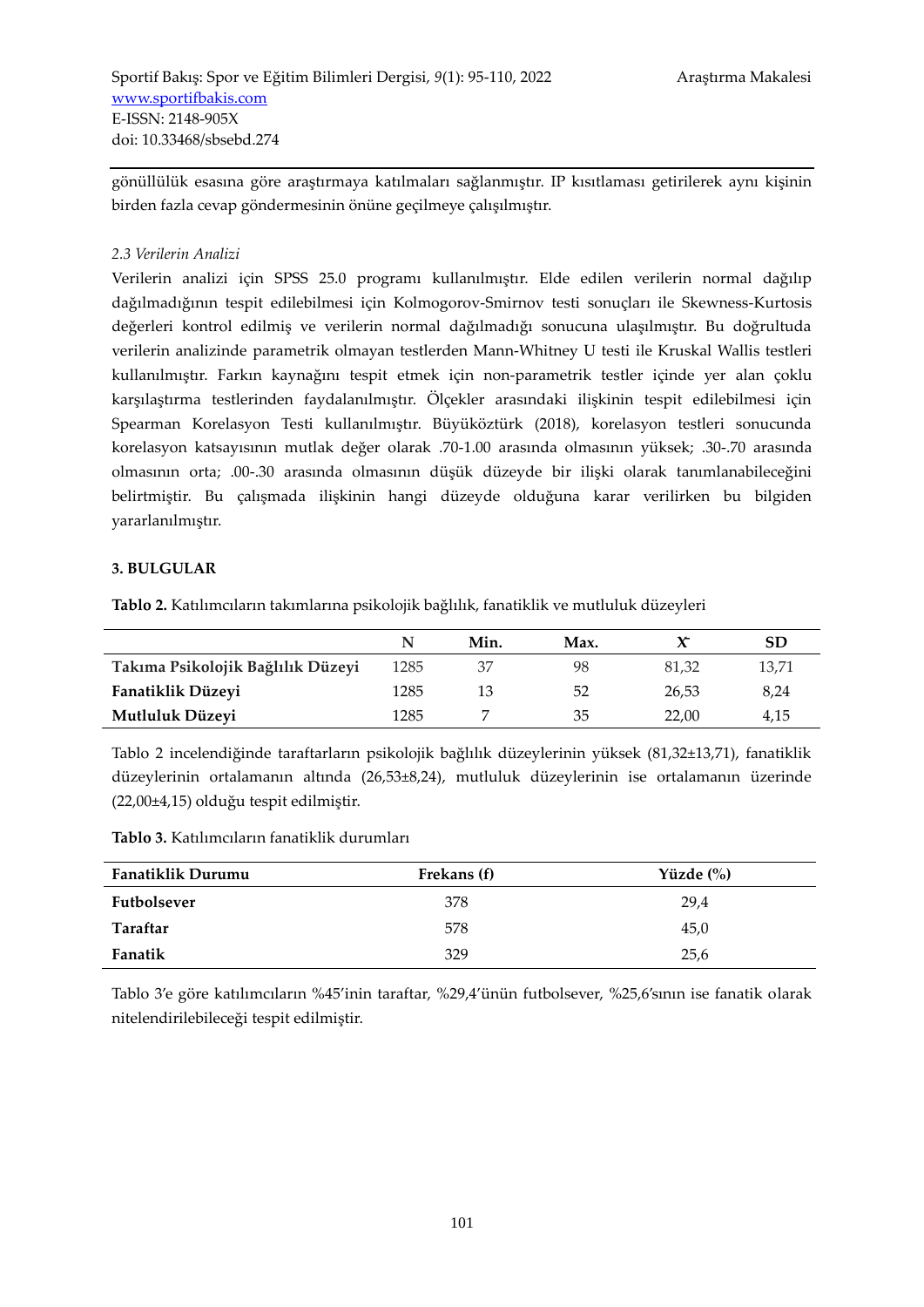|                   | Cinsiyet                             | N    | Sıra Ort. | Sira Top. | U          | $\, {\bf p}$ |
|-------------------|--------------------------------------|------|-----------|-----------|------------|--------------|
| Takıma Psikolojik | Kadın                                | 205  | 487,91    | 100021,00 |            |              |
| Bağlılık Düzeyi   | Erkek                                | 1080 | 672,44    | 726234,00 | 78906,000  | $,000*$      |
|                   | Kadın                                | 205  | 419,00    | 85895,00  |            | $,000*$      |
| Fanatiklik Düzeyi | Erkek                                | 1080 | 685,52    | 740360,00 | 64780,000  |              |
| Mutluluk Düzeyi   | Kadın                                | 205  | 599,92    | 122983,50 | 101868,500 | ,069         |
|                   | Erkek                                | 1080 | 651,18    | 703271,50 |            |              |
|                   | Takımının Taraftar<br>Grubuna Üyelik | N    | Sıra Ort. | Sıra Top. | U          | $\mathbf{p}$ |
| Takıma Psikolojik | Evet                                 | 229  | 903,25    | 206844,50 |            |              |
| Bağlılık Düzeyi   | Hayır                                | 1056 | 586,56    | 619410,50 | 61314,500  | $,000*$      |
| Fanatiklik Düzeyi | Evet                                 | 229  | 996,02    | 228088,00 |            |              |
|                   | Hayır                                | 1056 | 566,45    | 598167,00 | 40071,000  | $,000*$      |
| Mutluluk Düzeyi   | Evet                                 | 229  | 664,11    | 152082,00 | 116077,000 |              |
|                   | Hayır                                | 1056 | 638,42    | 674173,00 |            | ,341         |

**Tablo 4.** Cinsiyet ve takımının taraftar grubuna üyelik değişkenlerine göre Mann Whitney U testi sonuçları

#### **\*p<0,05**

Tablo 4 incelendiğinde katılımcıların takıma psikolojik bağlılık düzeyleri ile fanatiklik düzeylerinin cinsiyet değişkenine göre farklılaştığı görülmektedir (p<,05). Erkek katılımcıların hem takıma psikolojik bağlılık düzeyleri hem de fanatiklik düzeyleri kadın katılımcılardan daha yüksektir. Katılımcıların mutluluk düzeylerinde ise cinsiyet değişkeni açısından anlamlı bir fark bulunamamasına (p>,05) rağmen erkek katılımcıların sıra ortalamasının (651,18> 599,92) kadın katılımcılardan daha yüksek olduğu saptanmıştır.

Takımının taraftar grubuna üyelik değişkeni açısından bakıldığında katılımcıların takıma psikolojik bağlılık ve fanatiklik düzeylerinde anlamlı bir farklılık tespit edilmiştir (p<,05). Takımının taraftar grubuna üye olanların hem takımlarına psikolojik bağlılık düzeyleri hem de fanatiklik düzeylerinin sıra ortalamaları daha yüksektir. Mutluluk düzeyleri arasında anlamlı bir farklılık tespit edilememiş olmasına (p>,05) rağmen takımının taraftar grubuna üye olanların mutluluk düzeylerine ait ortalamalarının üye olmayanlara göre biraz daha yüksek olduğu (664,11> 638,41) görülmüştür.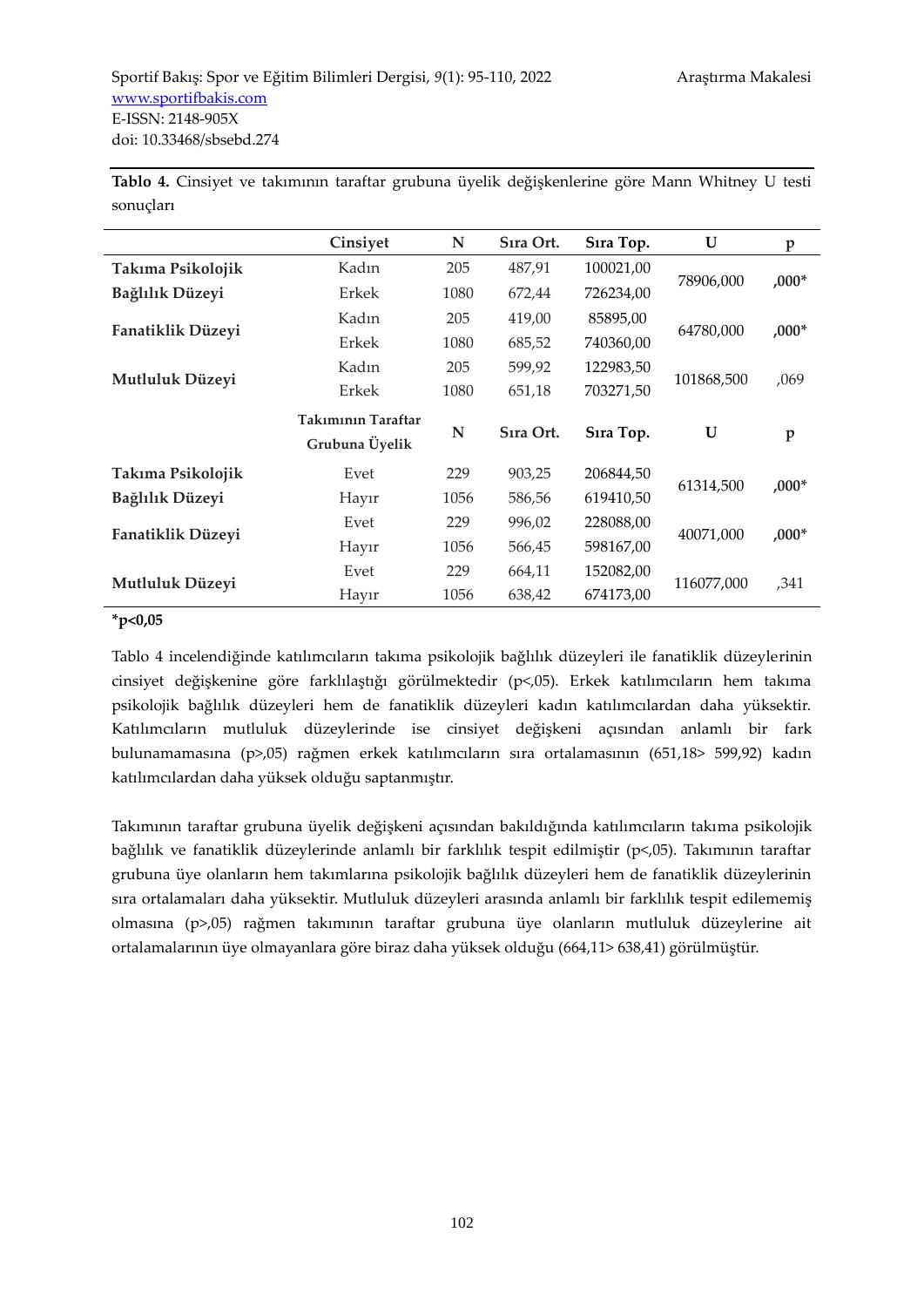|                            | Yaş Grubu                         | ${\bf N}$   | Sıra Ort. | df             | $\mathbf{p}$ | Fark    |
|----------------------------|-----------------------------------|-------------|-----------|----------------|--------------|---------|
|                            | $25$ yaş ve altı <sup>1</sup>     | 273         | 640,55    |                |              |         |
| Takıma Psikolojik Bağlılık | $26-33$ yaş <sup>2</sup>          | 512         | 653,74    |                |              |         |
| Düzeyi                     | 34-41 yaş <sup>3</sup>            | 306         | 663,48    | $\mathfrak{Z}$ | ,112         |         |
|                            | 42 yaş ve üzeri <sup>4</sup>      | 194         | 585,80    |                |              |         |
|                            | $25$ yaş ve altı <sup>1</sup>     | 273         | 684,09    |                |              | $1-4$   |
|                            | 26-33 yaş <sup>2</sup>            | 512         | 693,00    | 3              | $,000*$      | $2 - 4$ |
| Fanatiklik Düzeyi          | $34-41$ yaş <sup>3</sup>          | 306         | 608,45    |                |              | $3-4$   |
|                            | 42 yaş ve üzeri <sup>4</sup>      | 194         | 507,72    |                |              | $2 - 3$ |
| Mutluluk Düzeyi            | $25$ yaş ve altı <sup>1</sup>     | 273         | 533,76    |                |              | $1-2$   |
|                            | 26-33 yaş <sup>2</sup>            | 512         | 635,65    | $\mathfrak{Z}$ |              | $1-3$   |
|                            | 34-41 yaş <sup>3</sup>            | 306         | 710,10    |                | $,000*$      | $1-4$   |
|                            | 42 yaş ve üzeri <sup>4</sup>      | 194         | 710,27    |                |              | $2-3$   |
|                            | Eğitim Durumu                     | $\mathbf N$ | Sıra Ort. | df             | $\mathbf{p}$ | Fark    |
| Takıma Psikolojik Bağlılık | Lise ve alt $11$                  | 221         | 666,55    |                |              |         |
| Düzeyi                     | Önlisans veya lisans <sup>2</sup> | 798         | 631,72    | $\overline{2}$ | ,363         |         |
|                            | Lisansüstü <sup>3</sup>           | 266         | 657,29    |                |              |         |
|                            | Lise ve alt $11$                  | 221         | 700,02    |                |              | $1-3$   |
| Fanatiklik Düzeyi          | Önlisans veya lisans <sup>2</sup> | 798         | 650,80    | $\overline{2}$ | $,000*$      | $2 - 3$ |
|                            | Lisansüstü <sup>3</sup>           | 266         | 572,23    |                |              |         |
|                            | Lise ve alt $11$                  | 221         | 588,42    |                |              |         |
| Mutluluk Düzeyi            | Önlisans veya lisans <sup>2</sup> | 798         | 641,27    | $\overline{2}$ | $.007*$      | $1-3$   |
|                            | Lisansüstü <sup>3</sup>           | 266         | 693,54    |                |              |         |

**Tablo 5.** Yaş ve eğitim durumu değişkenlerine göre Kruskal Wallis testi sonuçları

# **\*p<0,05**

Tablo 5 incelendiğinde, yaş grubu değişkeni açısından katılımcıların takıma psikolojik bağlılık düzeyleri arasında istatistiksel olarak anlamlı bir farklılık bulunmamaktadır (p>,05). Psikolojik bağlılık düzeyi en yüksek 34-41 yaş grubu olarak saptanmıştır. Katılımcıların fanatiklik düzeyi ve mutluluk düzeyi ile yaş grupları arasında ise anlamlı bir farklılık tespit edilmiştir (p<,05). Farkın, 25 yaş ve altı ile 42 yaş ve üzeri, 26-33 yaş ile 34-41 yaş, 26-33 yaş ile 42 yaş ve üzeri, 34-42 yaş ile 42 yaş ve üzerinde olan katılımcıların fanatiklik düzeyleri arasında olduğu tespit edilmiştir. Fanatiklik düzeyi en yüksek yaş grubunun 26-33 yaş grubundakiler olduğu görülmüştür. Mutluluk düzeyleri arasındaki fark ise 25 yaş ve altı ile 26-33 yaş, 25 yaş ve altı ile 34-41 yaş, 25 yaş ve altı ile 42 yaş ve üzeri, 26-33 yaş ile 34-41 yaş grubunda olanlar arasındadır. Mutluluk düzeyi en yüksek grup ise 42 yaş ve üzeri yaş grubunda olanlardır. Bu durumda üst yaş grubundakiler daha mutlu, alt yaş grubundakiler ise daha fanatik olarak görülmektedir.

Eğitim durumu değişkenine göre katılımcıların takıma psikolojik bağlılık düzeyleri arasında anlamlı bir farklılık tespit edilmemiştir (p>,05). Ancak lise ve altı eğitim düzeyindeki grubun takıma psikolojik bağlılık ortalamalarının daha yüksek olduğu görülmektedir. Katılımcıların fanatiklik düzeyleri ile mutluluk düzeyleri arasında anlamlı farklılık saptanmıştır (p<,05). Farkın lise ve altı ile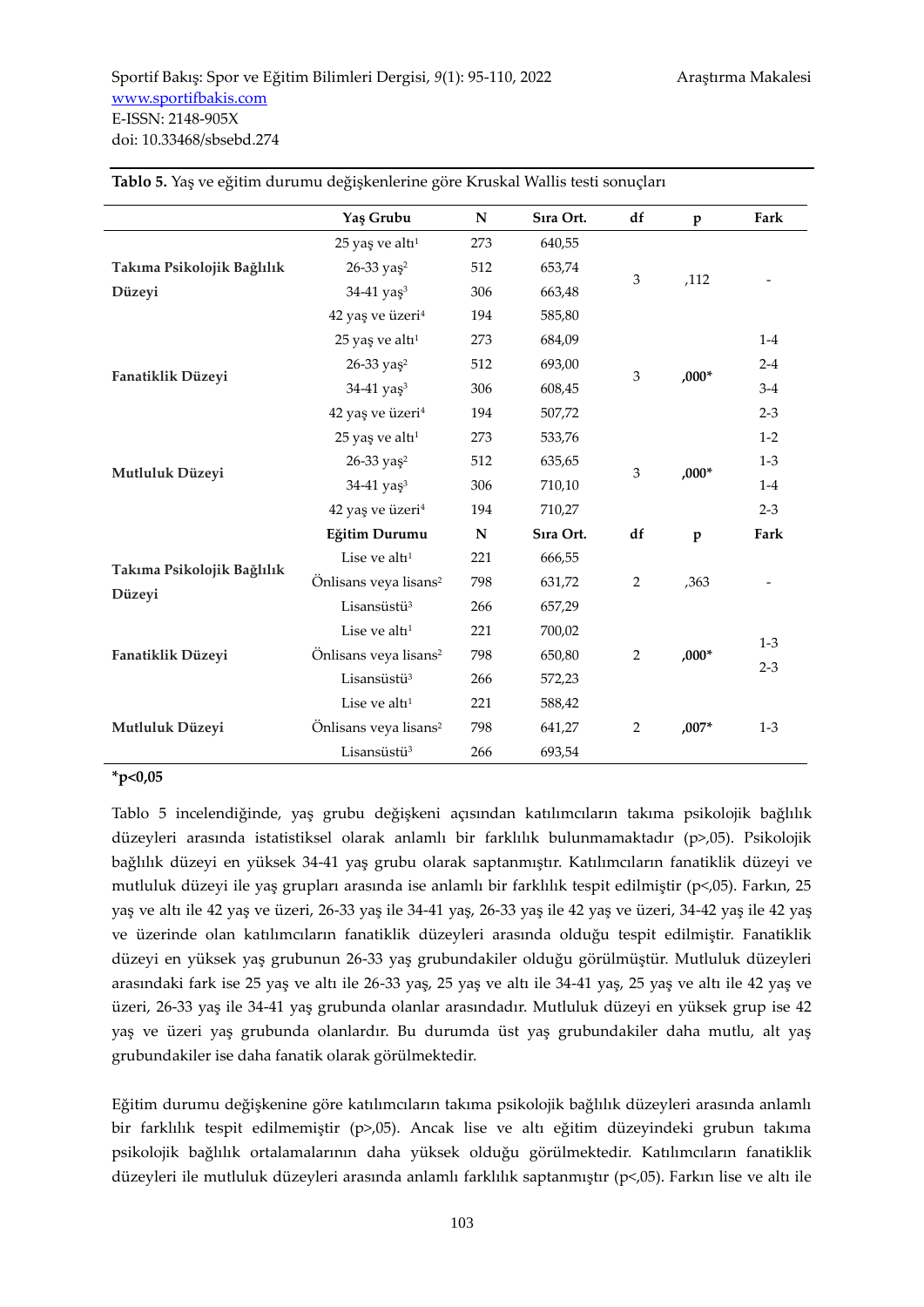lisansüstü mezunları, önlisans veya lisans mezunları ile lisansüstü mezunlarından kaynaklandığı görülmüştür. Fanatiklik düzeyi en yüksek grup lise ve altı mezunlarıdır. Mutluluk düzeyi en yüksek grup ise lisansüstü mezunlarıdır. Mutluluk düzeyinde, gruplar arasındaki farkın, lisansüstü grup ile lise ve altı mezunlarından kaynaklandığı görülmektedir. Burada eğitim düzeyi yükseldikçe mutluluğunda arttığı söylenebilir.

|                   | Fanatiklik Düzeyi                        | N   | Sıra Ort. | df             | $\mathbf{p}$ | Fark    |
|-------------------|------------------------------------------|-----|-----------|----------------|--------------|---------|
|                   | Futbolsever <sup>1</sup>                 | 378 | 385,96    |                |              | $1-2$   |
| Takıma Psikolojik | Taraftar <sup>2</sup>                    | 578 | 710,16    | $\overline{2}$ | $0.00*$      | $2 - 3$ |
| Bağlılık Düzeyi   | Fanatik <sup>3</sup>                     | 329 | 820,33    |                |              | $1-3$   |
|                   | Futbolsever <sup>1</sup>                 | 378 | 617,99    |                |              |         |
| Mutluluk Düzeyi   | Taraftar <sup>2</sup>                    | 578 | 637,86    | $\overline{2}$ | ,072         |         |
|                   | Fanati $k^3$                             | 329 | 680,78    |                |              |         |
|                   | Maç İzleme Sıklığı                       | N   | Sira Ort. | df             | $\mathbf{p}$ | Fark    |
| Takıma Psikolojik | Fırsat bulduğum maçlarını <sup>1</sup>   | 491 | 473,05    |                |              | $1-2$   |
| Bağlılık Düzeyi   | Benim için önemli maçlarını <sup>2</sup> | 180 | 395,59    | 2              | $0.00*$      | $1-3$   |
|                   | Tüm maçlarını <sup>3</sup>               | 614 | 851,44    |                |              | $2 - 3$ |
| Fanatiklik Düzeyi | Fırsat bulduğum maçlarını <sup>1</sup>   | 491 | 500,02    |                |              | $1-3$   |
|                   | Benim için önemli maçlarını <sup>2</sup> | 180 | 441,13    | $\overline{2}$ | $,000*$      | $2 - 3$ |
|                   | Tüm maçlarını <sup>3</sup>               | 614 | 816,52    |                |              |         |
| Mutluluk Düzeyi   | Fırsat bulduğum maçlarını <sup>1</sup>   | 491 | 628,45    |                |              |         |
|                   | Benim için önemli maçlarını <sup>2</sup> | 180 | 623,69    | $\overline{2}$ | ,274         |         |
|                   | Tüm maçlarını <sup>3</sup>               | 614 | 660,29    |                |              |         |

**Tablo 6.** Fanatiklik düzeyi ve maç izleme sıklığı değişkenlerine göre Kruskal Wallis testi sonuçları

## **\*p<0,05**

Tablo 6 incelendiğinde katılımcıların fanatiklik durumları ile takıma psikolojik bağlılık düzeyleri arasında istatistiki olarak anlamlı fark tespit edilmiştir (p=,000; p<,05). Farkın futbolseverler ile taraftarlar, taraftarlar ile fanatikler, futbolseverler ile fanatiklerden kaynaklandığı görülmüştür. Takıma psikolojik bağlılık düzeyi en yüksek grup fanatikler olmuştur. Mutluluk düzeylerine bakıldığında gruplar arasında anlamlı farklılık olmadığı görülmüştür (p>,05). Mutluluk düzeyi en yüksek grubun ise fanatikler olduğu görülmüştür.

Maç izleme sıklığı değişkenine bakıldığında katılımcıların takıma psikolojik bağlılık düzeyi ile fanatiklik düzeyleri arasında anlamlı farklılık olduğu görülmüştür (p<,05). Farkın kaynağını; psikolojik bağlılık düzeyi en yüksek grup olan takımının tüm maçlarını izleyenler ile takımının önemli bulduğu maçlarını izleyenlerin oluşturduğu görülmektedir. Yine takımının maçlarını fırsat buldukça izleyenler ile takımının önemli bulduğu maçlarını izleyenler ve takımının tüm maçlarını izleyenler arasında da fark bulunmaktadır.

Fanatiklik düzeyleri arasındaki farkın kaynağının ise takımının tüm maçlarını izleyenler ile takımının önemli bulduğu maçlarını izleyenler arasında olduğu görülmektedir. Yine takımının maçlarını fırsat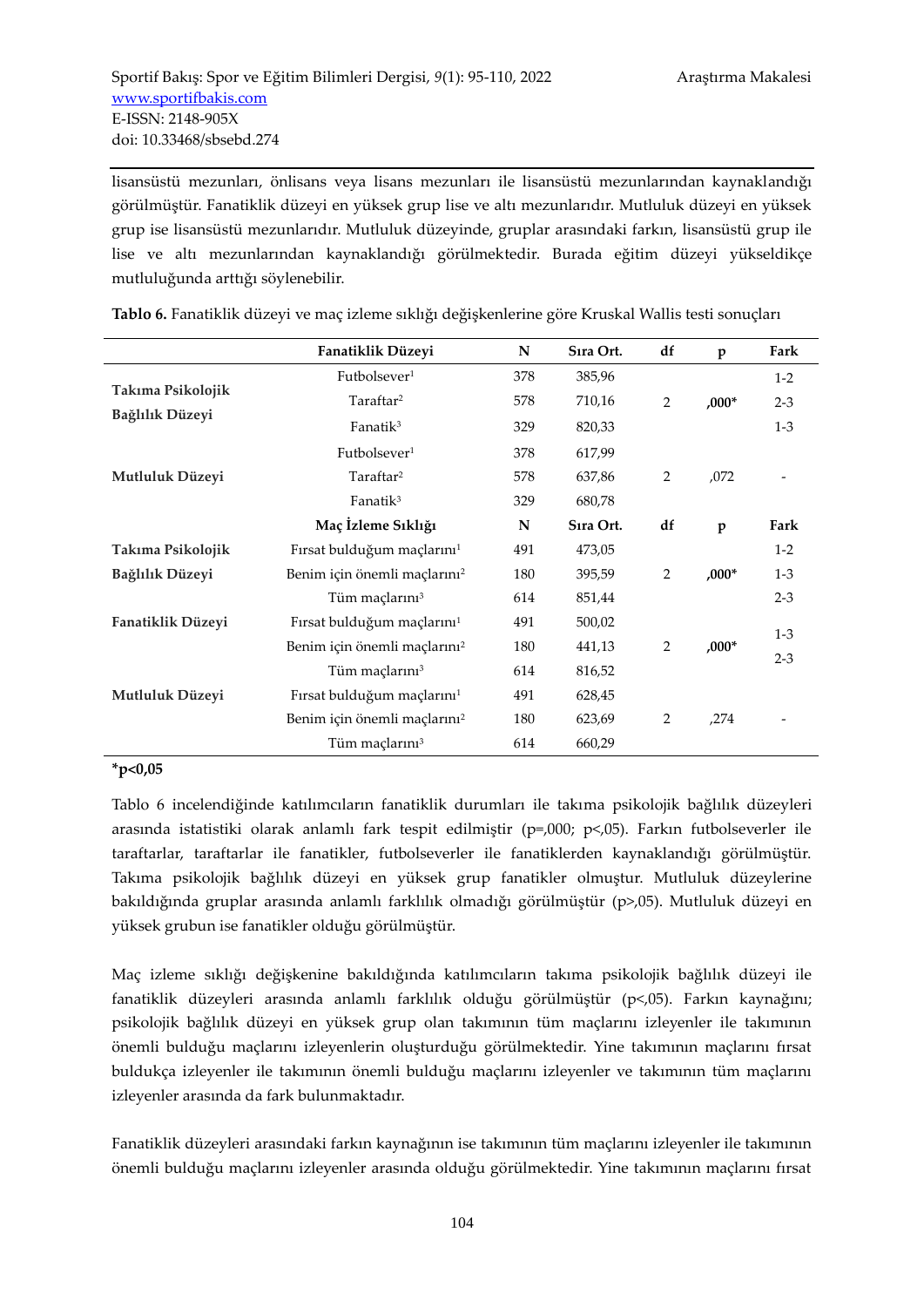buldukça izleyenler ile takımının önemli bulduğu maçlarını izleyenler ve takımının tüm maçlarını izleyenler arasında da fark bulunmaktadır. Mutluluk düzeyleri açısından gruplar arasında anlamlı bir fark bulunmuştur (p>,05). Mutluluk düzeyi en yüksek grup takımının tüm maçlarını izleyenlerdir.

**Tablo 7.** Katılımcıların Takıma Psikolojik Bağlılık Düzeyleri, Fanatiklik ve Mutluluk Düzeyleri Arasındaki İlişki

|                     |   | Fanatiklik Düzeyi | Psikolojik Bağlılık | Mutluluk |
|---------------------|---|-------------------|---------------------|----------|
|                     |   |                   | Düzeyi              | Düzeyi   |
| Fanatiklik Düzeyi   | r | 1,000             |                     |          |
|                     | p | ٠                 |                     |          |
| Psikolojik Bağlılık | r | ,455              | 1,000               |          |
| Düzeyi              | р | $,000*$           | ٠                   |          |
| Mutluluk Düzeyi     | r | ,069              | ,069                | 1,000    |
|                     | p | $,013*$           | $,014*$             | ٠        |

**\*p<,05**

Katılımcıların fanatiklik, psikolojik bağlılık ve mutluluk düzeyleri arasındaki ilişki incelendiğinde fanatiklik düzeyleri ile psikolojik bağlılık düzeyleri arasında orta düzeyde (p=,000; r=,455) ve pozitif yönlü bir ilişki olduğu görülmüştür. Fanatiklik düzeyleri ile mutluluk düzeyleri arasındaki ilişki ise yine pozitif yönlü olmasına rağmen düşük düzeydedir (p=,013; r=,069). Psikolojik bağlılık düzeyleri ile mutluluk düzeyleri arasında da pozitif yönlü düşük düzeyde bir ilişki olduğu tespit edilmiştir  $(p=014; r=.069)$ .

# **4. TARTIŞMA VE SONUÇ**

Futbol taraftarlarının takımlarına psikolojik bağlılık, fanatiklik ve mutluluk düzeylerinin incelenmesi amacıyla yapılan bu araştırmada; katılımcıların takıma psikolojik bağlılık düzeyleri ile fanatiklik düzeylerinin cinsiyet değişkenine göre farklılaştığı görülmektedir (p<,05). Erkek katılımcıların hem takıma psikolojik bağlılık düzeylerinin hem de fanatiklik düzeylerinin kadın katılımcılardan daha yüksek olduğu görülmüştür. Benzer çalışmalarda da çalışmamızla örtüşen sonuçlar mevcuttur (Göksel ve ark., 2020; Giray ve Salman, 2008). Ayrıca benzer çalışmalarda futbol taraftarlarının cinsiyetlerine göre fanatiklik düzeyleri arasında anlamlı farklılık olduğu ve erkek katılımcıların fanatiklik düzeylerinin kadın katılımcılardan daha yüksek olduğu sonuçlarına ulaşılmıştır (İlk, Çavuşoğlu ve Güler, 2020; Doğaner ve ark., 2021). Bunun yanında çalışma sonuçlarımızla farklılık gösteren sonuçlar da bulunmaktadır. Kartal ve İnan (2018) çalışmalarında futbol taraftarlarının cinsiyet değişkeni açısından takıma psikolojik bağlılık düzeylerinde anlamlı farklılık tespit edememişlerdir. Carvalho (2008) bu durumu "erkekler ve kadınlar kendilerini spor hayranı olarak görürler ve erkeklerin kadınlara göre spor hayranlığı daha güçlüdür" şeklinde açıklamıştır. Çalışmamızda katılımcıların mutluluk düzeylerinde cinsiyetlerine göre anlamlı farklılık bulunamamasına (p>,05) rağmen erkeklerin sıra ortalamasının kadınlardan daha yüksek olduğu sonucuna ulaşılmıştır.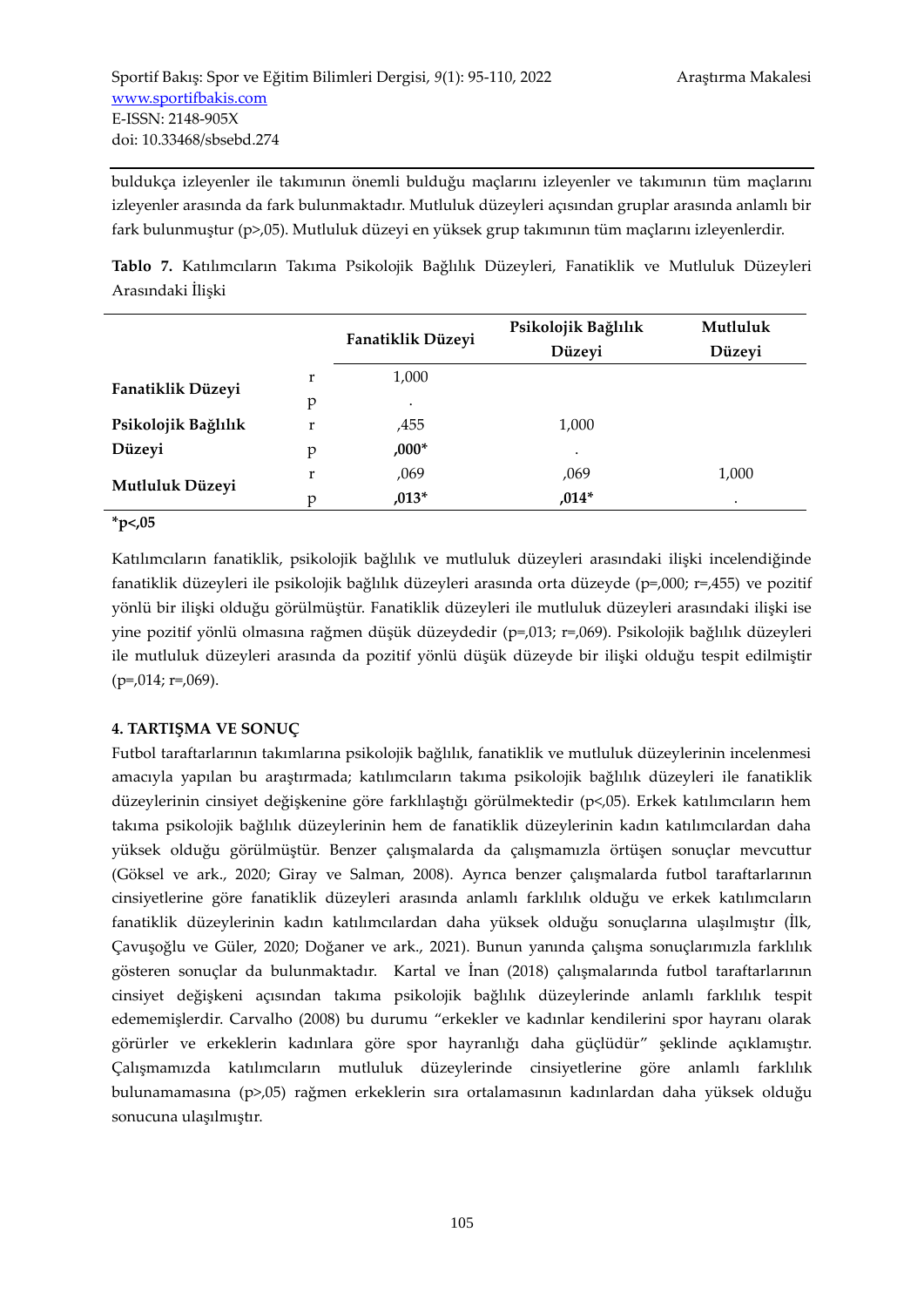Takımının taraftar grubuna üyelik değişkeni açısından bakıldığında ise katılımcıların takıma psikolojik bağlılık ve fanatiklik düzeyleri arasında anlamlı bir farklılık bulunmuştur (p<,05). Takımının taraftar grubuna üye olanların hem takımlarına psikolojik bağlılık düzeyleri hem de fanatiklik düzeyleri daha yüksektir. Katılımcıların mutluluk düzeyleri arasında anlamlı bir farklılık bulunamamasına (p>,05) rağmen takımının taraftar grubuna üye olanların mutluluk düzeylerine ait sıra ortalamalarının üye olmayanlara göre daha yüksek olduğu görülmüştür. Bu durum, Göksel ve ark. (2020) tarafından spor bilimleri öğrencileriyle yapılan çalışma sonucunda destekçisi oldukları takımın taraftar gruplarına üyeliği bulunanların üyeliği bulunmayanlara kıyasla takımlarına olan psikolojik bağlılık seviyelerinin farklılık gösterdiği ve takımlarıyla daha fazla özdeşleştikleri sonucuna ile benzerdir.

Yaş grubuna göre katılımcıların takıma psikolojik bağlılık düzeyleri arasında istatistiksel olarak anlamlı farklılık saptanmamıştır (p>,05). Benzer çalışmalarda ise yaş gruplarına göre futbol taraftarlarının psikolojik bağlılık düzeyleri arasında da anlamlı farklılık saptanmıştır (Yıkılmaz, 2017; Kartal ve İnan, 2018). Çalışmamızda takıma psikolojik bağlılık düzeyi en yüksek olan grup 34-41 yaş grubunda olanlardır. Katılımcıların fanatiklik düzeyi ve mutluluk düzeyi arasında ise yaş gruplarına göre anlamlı bir farklılık tespit edilmiştir (p<,05). Fanatiklik düzeyi en yüksek yaş grubunun 26-33 yaş grubundakiler olduğu, mutluluk düzeyi en yüksek grubun ise 42 yaş ve üzeri yaş grubunda olduğu görülmüştür. Benzer çalışmalarda da yaş gruplarına göre futbol taraftarlarının fanatiklik düzeyleri arasında anlamlı farklılık bulunmuştur (İlk, Çavuşoğlu ve Güler, 2020; Kurak, 2019).

Eğitim durumu açısından katılımcıların takıma psikolojik bağlılık düzeyleri arasında anlamlı farklılık tespit edilememiştir (p>,05). Buna rağmen eğitim durumu lise ve altı düzeyde olanların takıma psikolojik bağlılık düzeylerinin daha yüksek olduğu görülmektedir. Katılımcıların fanatiklik düzeyleri ile mutluluk düzeylerinde anlamlı farklılık tespit edilmiştir (p<,05). Fanatiklik düzeyleri arasındaki farkın lise ve altı ile lisansüstü mezunları, ön lisans veya lisans mezunları ile lisansüstü mezunlarından kaynaklandığı görülmüştür. Fanatiklik düzeyi en yüksek grup lise ve altı mezunlarıdır. Mutluluk düzeyleri arasındaki fark ise lise ve altı mezunları ile lisansüstü mezunlarından kaynaklanmaktadır. Mutluluk düzeyi en yüksek grup lisansüstü mezunlarıdır.

Maç izleme sıklığı değişkenine bakıldığında katılımcıların takıma psikolojik bağlılık düzeyi ile fanatiklik düzeylerinde anlamlı farklılık bulunmuştur (p<,05). Takıma psikolojik bağlılık düzeyi arasındaki farkın kaynağını takımının maçlarını fırsat buldukça izleyenler ile takımının önemli bulduğu maçlarını izleyenler, takımının maçlarını fırsat buldukça izleyenler ile takımının tüm maçlarını izleyenler, takımının önemli bulduğu maçlarını izleyenler ile takımının tüm maçlarını izleyenler oluşturmuştur. Takıma psikolojik bağlılık düzeyi en yüksek grup takımının tüm maçlarını izleyenler oluşturmuştur. Fanatiklik düzeyleri arasındaki farkın kaynağı ise takımının maçlarını fırsat buldukça izleyenler ile takımının tüm maçlarını izleyenler, takımının önemli bulduğu maçlarını izleyenler ile takımının tüm maçlarını izleyenlerdir oluşturmuştur. Fanatiklik düzeyi en yüksek grup takımının tüm maçlarını izleyenlerdir. Mutluluk düzeyleri açısından bakıldığında gruplar arasında anlamlı farklılık tespit edilememiştir (p>,05). Mutluluk düzeyi en yüksek grup ise takımının tüm maçlarını izleyenlerdir. Benzer şekilde İlk, Çavuşoğlu ve Güler (2020) ve Tanyeri (2019) çalışmaları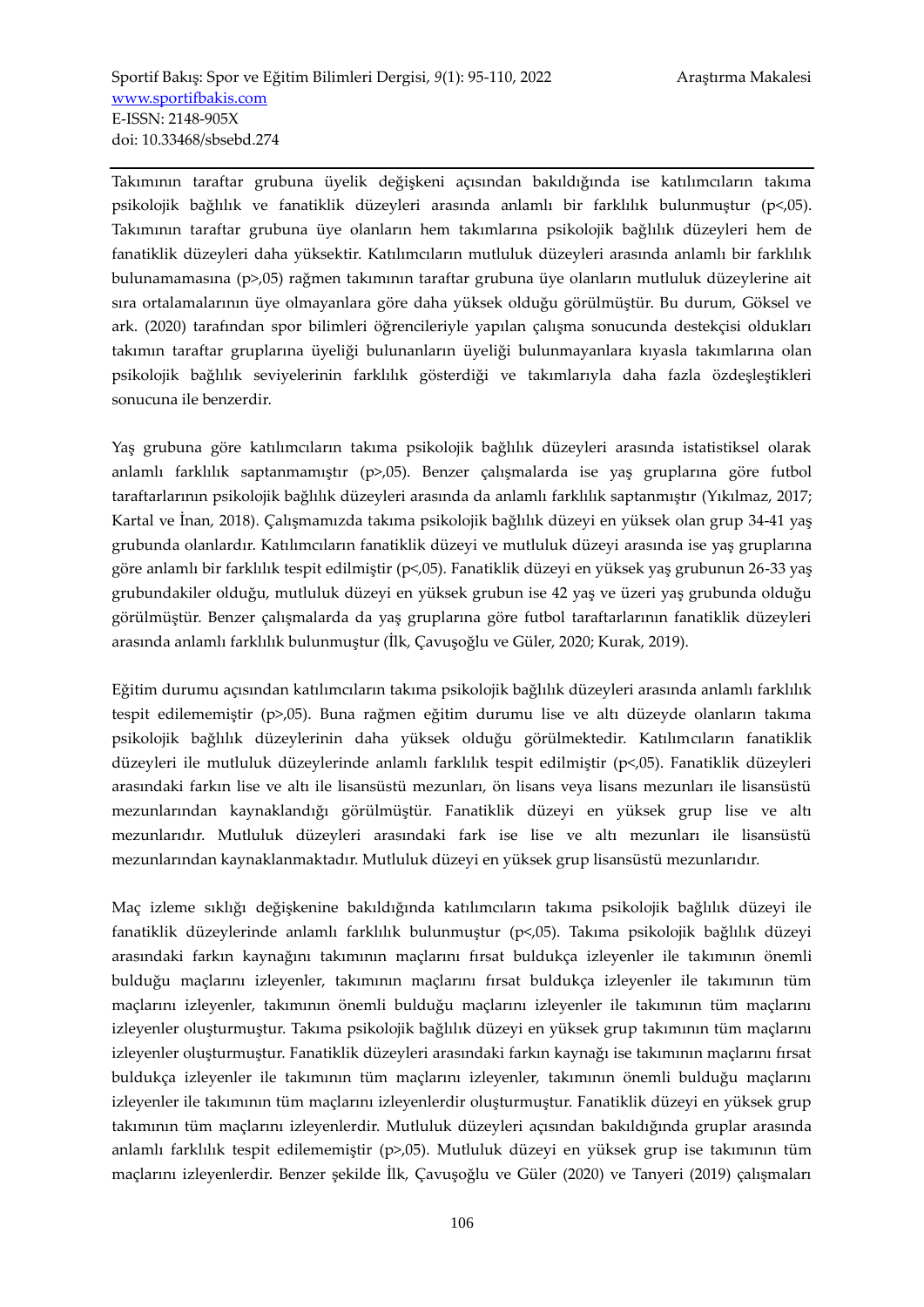sonucunda futbol taraftarlarının maçları takip etme durumlarına göre fanatiklik düzeylerinin değiştiği sonucuna ulaşmışlardır.

Katılımcıların fanatiklik düzeyleri, psikolojik bağlılık düzeyleri ve mutluluk düzeyleri arasındaki ilişki de incelenmiş ve fanatiklik düzeyleri ile psikolojik bağlılık düzeyleri arasında pozitif yönlü ve orta düzeyde bir ilişki bulunmuştur. Fanatiklik düzeyleri ile mutluluk düzeyleri arasındaki ilişki ise yine pozitif yönlü olmasına rağmen düşük düzeydedir. Psikolojik bağlılık düzeyleri ile mutluluk düzeyleri arasında da pozitif yönlü düşük düzeyde bir ilişki olduğu bulunmuştur. Mutluluk, psikolojik bağlılık ile fanatiklik birbirini etkilemesine rağmen, takıma bağlılığın daha ön planda olduğu görülmektedir.

Sonuç olarak, futbol taraftarlarının takıma psikolojik bağlılık, fanatiklik ve mutluluk düzeylerini incelediğimiz çalışmamızda katılımcıların %45'inin taraftar, %29,4'ünün futbolsever, %25,6'sının ise fanatik olduğu tespit edilmiştir. Fanatik olarak sınıflandırılan katılımcıların takıma psikolojik bağlılık ve mutluluk düzeylerinin taraftar ve futbolsever olarak sınıflandırılanlardan yüksek olduğu görülmüştür. Demografik özelliklere göre katılımcıların takıma psikolojik bağlılık, fanatiklik ve mutluluk düzeyleri incelenmiş ve erkek katılımcıların takıma psikolojik bağlılık, fanatiklik ve mutluluk düzeylerinin kadın katılımcılardan daha yüksek olduğu, takımının taraftar grubuna üye olanların takıma psikolojik bağlılık, fanatiklik ve mutluluk düzeylerinin üye olmayanlardan yüksek olduğu, takımının tüm maçlarını izleyenlerin takıma psikolojik bağlılık, fanatiklik ve mutluluk düzeylerinin tüm maçlarını izlemeyenlerden yüksek olduğu sonuçlarına ulaşılmıştır. 36-41 yaş grubunda olan katılımcıların takıma psikolojik bağlılık düzeyleri, 26-33 yaş grubunda olan katılımcıların fanatiklik düzeyleri, 42 yaş ve üzerinde olan katılımcıların ise mutluluk düzeyleri diğer yaş grubunda olan katılımcılardan yüksektir. Lise ve altı eğitim seviyesinde olan katılımcıların takıma psikolojik bağlılık ve fanatiklik düzeyleri, lisansüstü eğitim seviyesinde olan katılımcıların ise mutluluk düzeyleri diğer eğitim seviyelerinde olanlardan yüksektir.

#### **Yazar Katkıları**

Yazarlar isim sıralamasına uygun olarak çalışmaya katkı sağlamışlardır.

#### **Etik Beyan**

Araştırma öncesinde Kocaeli Üniversitesi Sosyal ve Beşerî Bilimler Etik Kurulu'na başvurulmuş ve gerekli izinler alınmıştır (Tarih/sayı: 01.02.2021/E.12608).

# **Çıkar Çatışması**

Yazar(lar) çalışma ve yayımlanması konularında herhangi bir çıkar çatışması belirtmemişlerdir.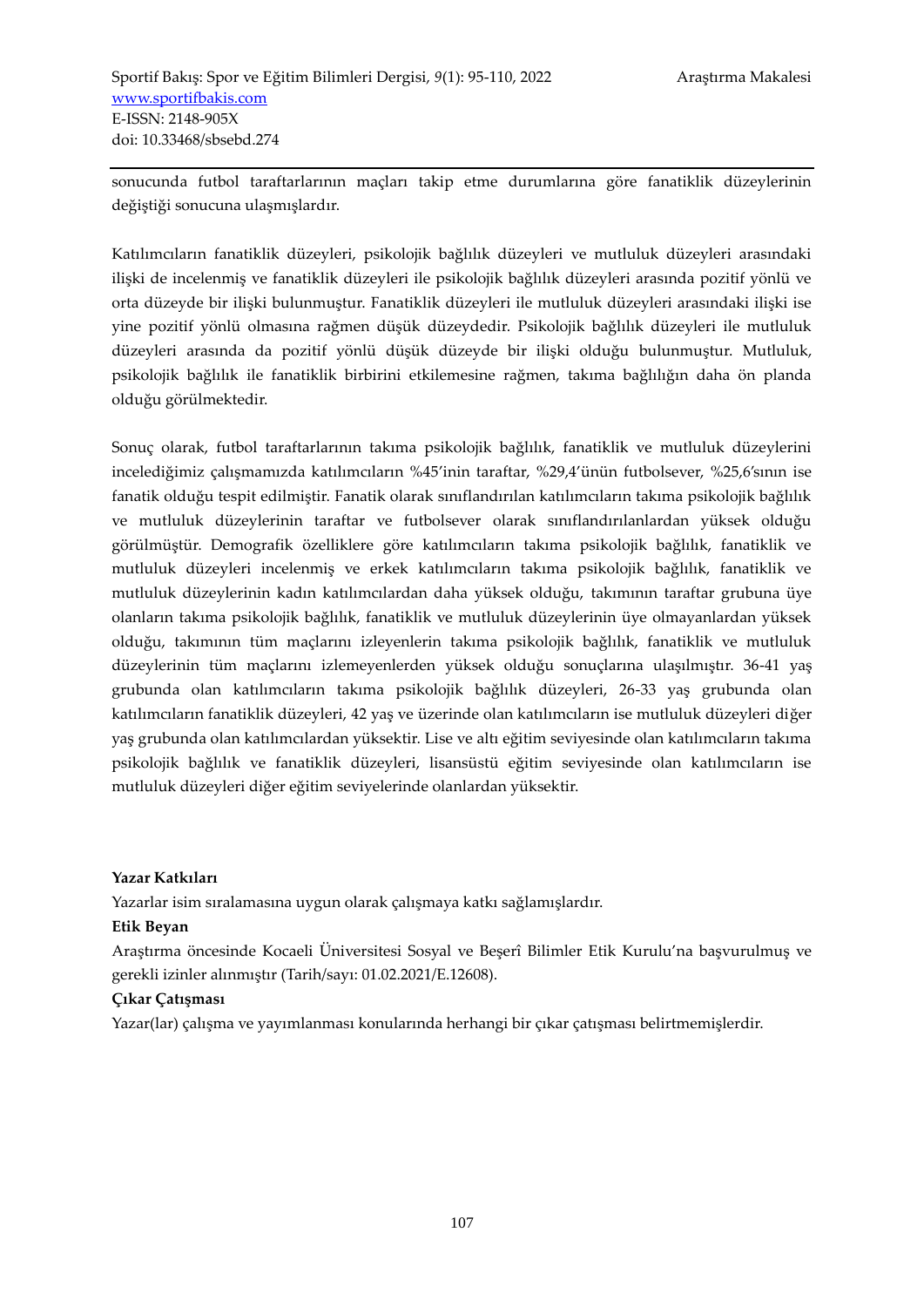# **KAYNAKÇA**

Alpar, R. (2018). *Spor, Sağlık ve eğitim bilimlerinden örneklerle uygulamalı istatistik ve geçerlik-güvenirlik* (5. Baskı). Ankara: Detay Yayıncılık.

Ankaralıgil, N., & Kartal, H. (2013). Oyun, ideoloji ve tüketim: kitle iletişim araçları bağlamında eğlenceden tüketime futbolun dönüşümü. *Ege Üniversitesi İletişim Fakültesi Yeni Düşünceler Hakemli E-Dergisi, 7*, 125-144.

Arslanoğlu, K. (2005). *Futbolun psikiyatrisi*. İthaki Yayınları: İstanbul.

Bilir, P., & Sangün, L. (2014). Adana Demirspor ve Adanaspor futbol taraftarlarının şiddet eğilimleri. *Spor ve Performans Araştırmaları Dergisi*, *5*(1), 56-65.

Büyüköztürk, Ş. (2018). *Sosyal bilimler için veri analizi el kitabı* (24. Baskı). Ankara: Pegem Akademi.

Carvalho, M. (2008). *The prediction of behavioral loyalty from team identification and place attachment among Portuguese sport fans: a study conducted with Futebol Clube do Porto fans* (Master Dissertation). Porto University, Porto.

Demir, M., & Talimciler, A. (2015). *Şiddet, şike ve medya kıskacında futbol ve taraftarlık* (1.Baskı). Konya: Literatür Academia.

Devecioğlu, S. (2017). *Sporda yeni yaklaşımlar*. Ankara: Gazi Kitabevi.

Diener, E. (1984). Subjective well-being. *Psychological Bulletin*, *95,* 542– 575.

Dinç, S. C., & Demircan, M. (2016). Takıma psikolojik bağlılığın Passolig uygulamasına ilişkin taraftar görüşleri üzerine etkisi. *CBÜ Beden Eğitimi ve Spor Bilimleri Dergisi*, *11*(2), 25-38.

Doğan, T., & Akıncı Çötok, N. (2011). Oxford mutluluk ölçeği kısa formunun Türkçe uyarlaması. *Türk Psikolojik Danışma ve Rehberlik Dergisi*, *4*(36), 165-172.

Doğaner, S., Erdeveciler, Ö., Balcı, V., Uyar, Y., Bağış, T. Ö., & Ercan, M. (2021). Futbol taraftarlarının fanatiklik düzeylerinin belirlenmesi. *Spormetre Beden Eğitimi ve Spor Bilimleri Dergisi*, *19*(4), 257-269.

Eskiler, E., Sarı, İ., & Soyer, F. (2011). Takıma psikolojik bağlılık ölçeğinin Türkçe formunun geçerlilik ve güvenirlik çalışması. *Uluslararası İnsan Bilimleri Dergisi*, *8*(1), 1428-1440.

Galeano, E. (2014). *Gölgede ve güneşte futbol* (6. Baskı). İstanbul: Can Yayınları.

Giray, C., & Salman, G. G. (2008). Fenerbahçe taraftarlarının takımlarına yönelik psikolojik bağlılıkları ile saldırganlıkla ilgili tutumları arasındaki ilişki. *İstanbul Ticaret Üniversitesi Sosyal Bilimler Dergisi*, *7* (13), 147-157.

Göksel, A. G., Zorba, E., Yıldız, M., & Caz, Ç. (2020). Spor bilimleri fakültesi öğrencilerinin taraftarı oldukları futbol takımına karşı psikolojik bağlılıklarının incelenmesi. *OPUS Uluslararası Toplum Araştırmaları Dergisi*, *15*(25), 3800-3818.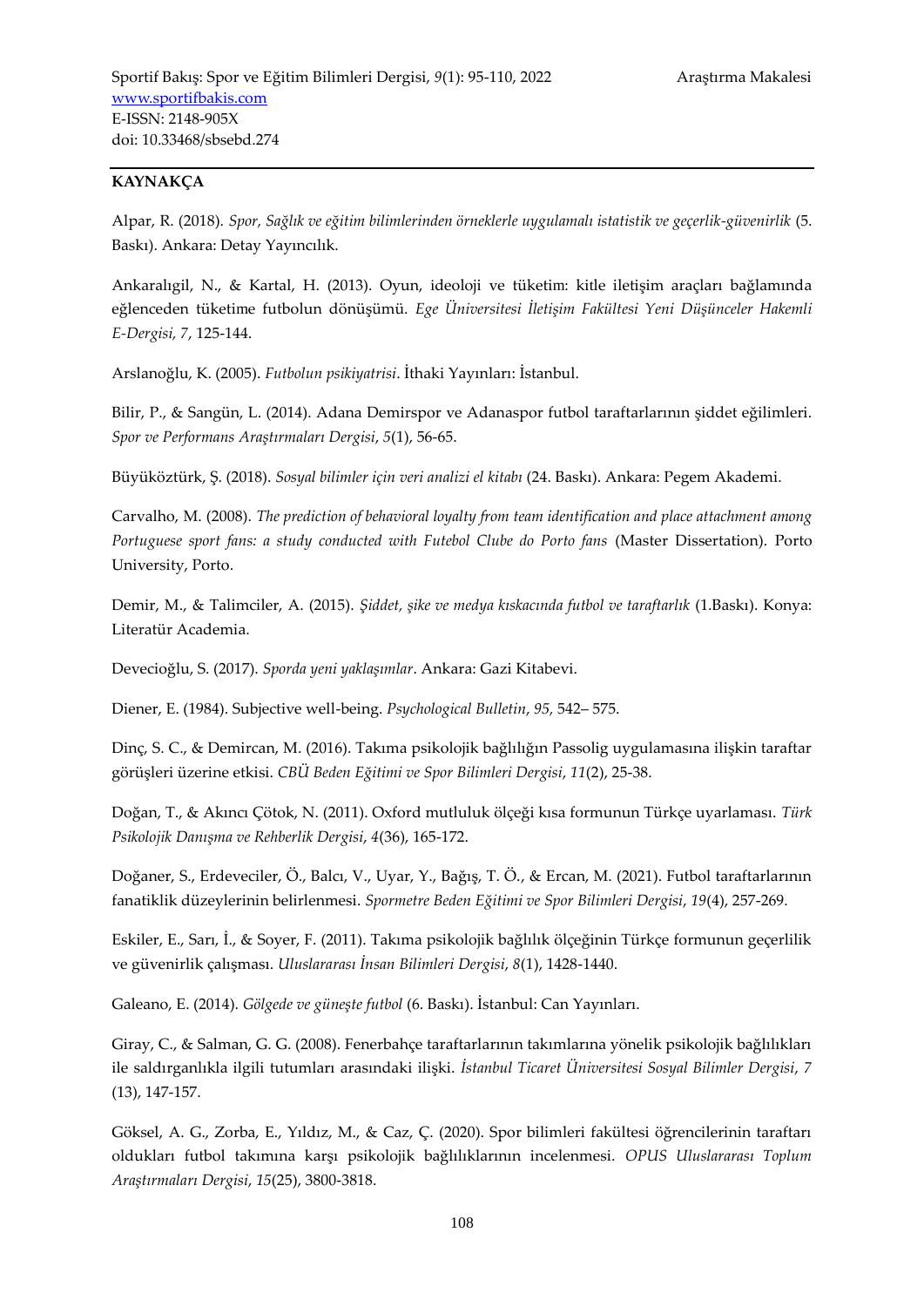Gündüz, B., & Kayhan, M. (2017). Türkiye ve Avrupa'da teknik direktör değişimi. *Sportif Bakış: Spor ve Eğitim Bilimleri Dergisi, SI*(1), 109-116.

Hills, P., & Argyle, M. (2002). The oxford happiness questionnaire: A compact scale for the measurement of psychological well-being. *Personality and Individual Differences*, *33,* 1073–1082.

İlk, Ç., Çavuşoğlu, S. B., & Güler, C. (2020). Futbol taraftarlarının fanatiklik ve lisanslı ürün satın alma düzeylerinin incelenmesi. *OPUS Uluslararası Toplum Araştırmaları Dergisi*, *16*(32), 4784-4808.

Kartal, M., & İnan, H. (2018). Futbol taraftarlarının takıma psikolojik bağlılık düzeylerinin incelenmesi. *Journal of Institute of Economic Development and Social Researches*, *4*(14), 730-735.

Koçer, M. (2012). Futbol derneklerine üye olan taraftarların şiddet ve holiganizm eğilimlerinin belirlenmesi. *Erciyes Üniversitesi Sosyal Bilimler Enstitüsü Dergisi*, *1*(32), 111-135.

Kurak, K. (2019). Investigation of football fanaticism levels of physical education teachers. *International Journal of Progressive Education*, *15*(4), 66-72.

Lyubomirsky, S. (2007). *The how of happiness: A scientific aproach to getting the life you want*. New York: The Penguin Press.

Mahony D. F., Madrigal R., & Howard D. (2000). Using the psychological commitment to team (PCT) scale to segment sport consumers based on loyalty. *Sport Marketing Quarterly*, *9*(1), 15-25.

Sutton, W. A., McDonald, M. A., Milne, G. R., & Cimperman, J. (1997). Creating and fostering fan identification in professional sports. *Sport Marketing Quarterly*, *6*(1), 15-22.

Tanyeri, L. (2019). Futbol taraftarı fanatikliği: Üniversite öğrencileri örneği. *Spor Eğitim Dergisi*, 3 (2), 89-97.

Taşmektepligil, M. Y., Çankaya, S. ve Tunç, T. (2015). Futbol taraftarı fanatiklik ölçeği. *Spor ve Performans Araştırmaları Dergisi*, 6 (1), 41-49.

Tokalak, İ. (2015). *Futbol dünyasında soygun ve sömürü – Dünya'da ve Türkiye'de futbolun gerçek yüzü*. 1.Baskı. İstanbul: Ataç Yayınları.

Üstün, Ü. D., & Oguz, K. (2020). *Üniversite öğrencilerinin taraftarı oldukları futbol takımı ile özdeşleşme düzeylerinin harcama eğilimleri açısından değerlendirilmesi.* 18. Uluslararası Spor Bilimleri Kongresi.

Wann, D. L. (2006). Understanding the positive social psychological benefits of sport team identification: The team identification-social psychological health model. *Group Dynamics: Theory, Research, and Practice*, 10, 272–296.

Yıkılmaz, A. (2017). *Süper lig futbol takım taraftarlarının takımlarına yönelik psikolojik bağlılık düzeyleri ile fanatizm düzeyleri arasındaki ilişkinin incelenmesi* (Doktora Tezi). Kırıkkale Üniversitesi Sağlık Bilimleri Enstitüsü, Kırıkkale.